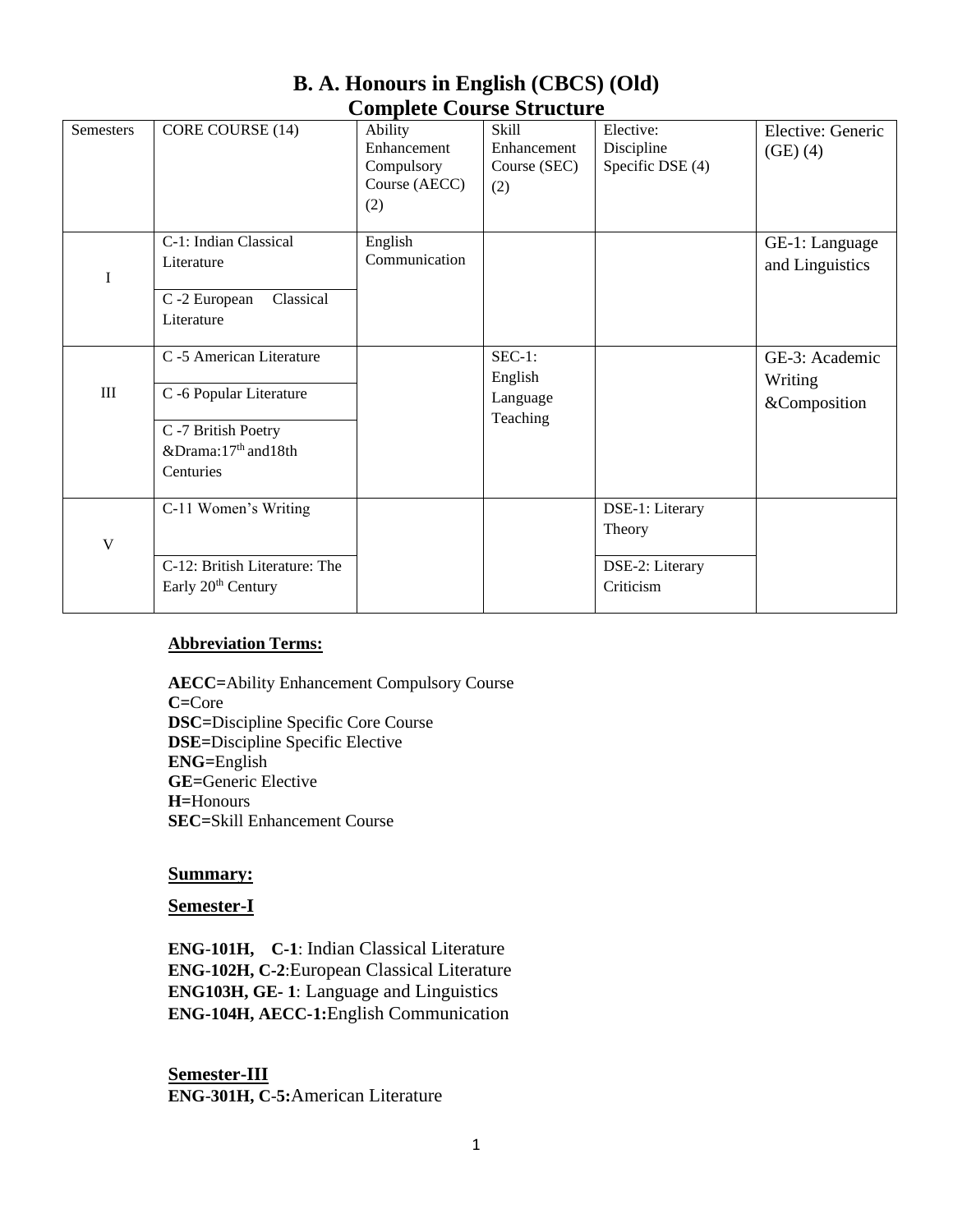**ENG**-**302H, C**- **6:** Popular Literature **ENG**-**303H, C**-**7**: British Poetry and Drama: 17th and 18th Centuries **ENG**-**304H, SEC 1**:English Language Teaching **ENG**-**305H, GE-3**:Academic Writing and Composition

**Semester-V ENG**-**501H, C**- **11**: Women's Writing **ENG**-**502H, C**-**12:**British Literature: The Early 20th Century **ENG**-**503H,DSE-1**Literary Theory **ENG**-**504H,DSE-2**- Literary Criticism

## **Detailed Syllabi (Old)**

#### **B. A. HonoursinEnglish (CBCS)**

**Semester I**

# **C-1: Indian Classical Literature Credit 6=5+1 (L+T) (Sections: 1+2+3+4= Credits: 1½ +1½ +1½ +1½)**

1. Kalidasa: *Abhijnana Shakuntalam,* tr. Chandra Rajan, in *Kalidasa: The Loom of Time* (New Delhi: Penguin, 1989).

2. Vyasa: 'The Dicing' and 'The Sequel to Dicing, 'The Book of the Assembly Hall', 'The Temptation of Karna', Book V 'The Book of Effort', in *The Mahabharata:* tr. and ed. J.A. B. van Buitenen (Chicago: Brill, 1975) pp. 106–69. 3. Sudraka: *Mrcchakatika*, tr. M.M. Ramachandra Kale (New Delhi: Motilal Banarasidass, 1962).

# **Suggested Topics and Background of Prose Readings for Class Presentations**

## **Topics**

The Indian Epic Tradition: Themes and Recensions Classical Indian Drama: Theory and Practice Alankara and Rasa Dharma and the Heroic

## **Suggested Readings:**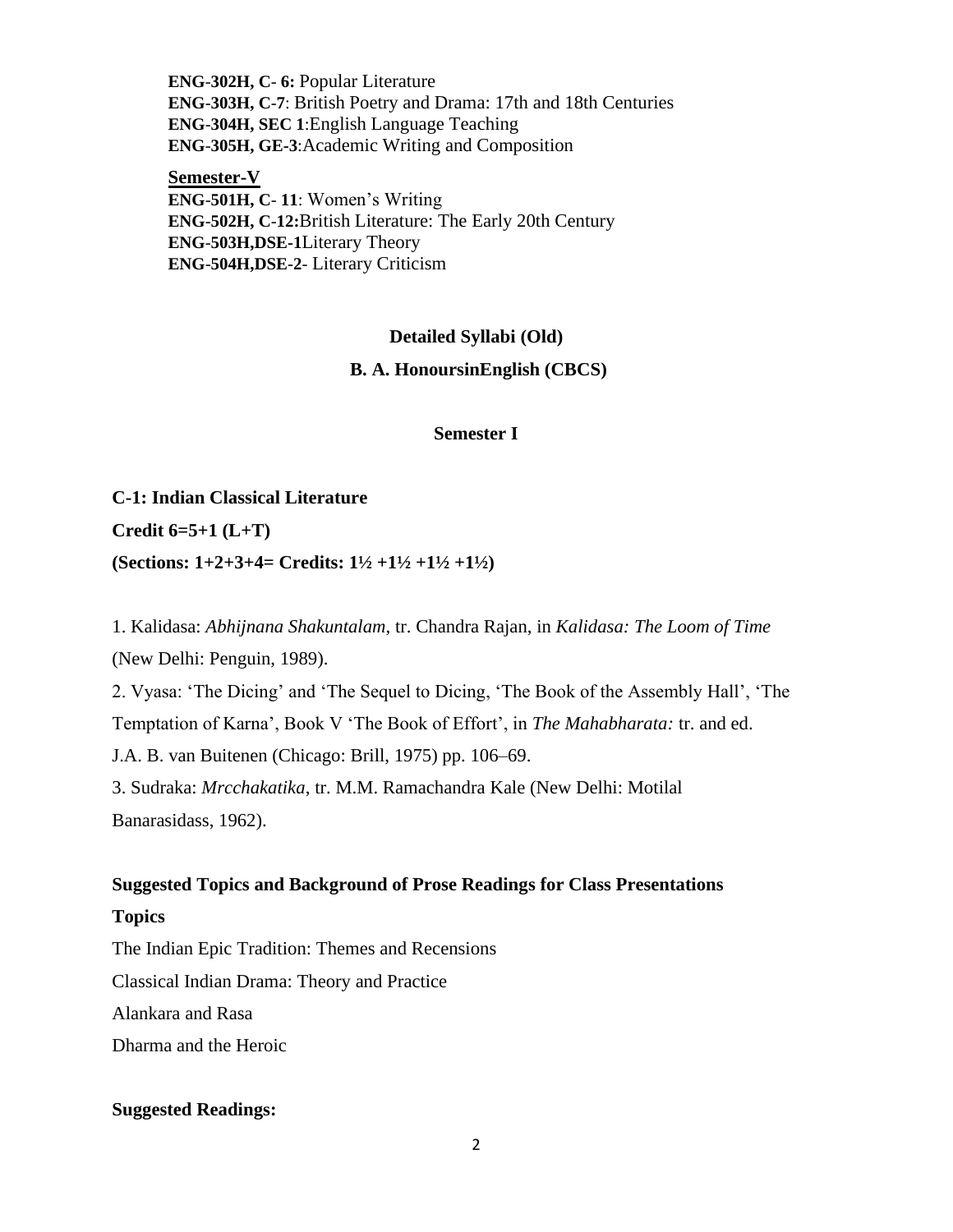1. Bharata, *Natyashastra,* tr. Manomohan Ghosh, vol. I, 2nd edn (Calcutta: Granthalaya, 1967) chap. 6: 'Sentiments', pp. 100–18.

2. IravatiKarve, 'Draupadi', in *Yuganta*: *The End of an Epoch* (Hyderabad: Disha, 1991) pp. 79–105.

3. J.A.B. Van Buitenen, 'Dharma and Moksa', in Roy W. Perrett, ed., *Indian Philosophy*, *vol. V*, *Theory of Value: A Collection of Readings* (New York: Garland, 2000) pp. 33–40.

4. Vinay Dharwadkar, 'Orientalism and the Study of Indian Literature', in *Orientalism and the Postcolonial Predicament: Perspectives on South Asia*, ed. Carol A. Breckenridge and Peter van der Veer (New Delhi: OUP, 1994) pp. 158–95.

**C-2: European Classical Literature Credit 6=5+1 (L+T) (Sections: 1+2+3+4+5= Credits: 1½ +1½ +1+1+1)**

1. Homer. *The Iliad,*BkI,tr. E.V. Rieu (Harmondsworth: Penguin,1985).

2. Sophocles. *Oedipus the King*, tr. Robert Fagles in *Sophocles: The Three Theban Plays* (Harmondsworth: Penguin, 1984).

3. Plautus. *Pot of Gold,* tr. E.F. Watling (Harmondsworth: Penguin, 1965).

4. Ovid. *Selections from Metamorphoses* 'Pyramus and Thisbe'

(Book IV), 'Philomela' (Book VI), tr. Mary M. Innes (Harmondsworth: Penguin, 1975).

# **Suggested Topics and Background of Prose Readings for Class Presentations Topics**

The Epic Comedy and Tragedy in Classical Drama The Athenian City State Catharsis and Mimesis Satire Literary Cultures in Augustan Rome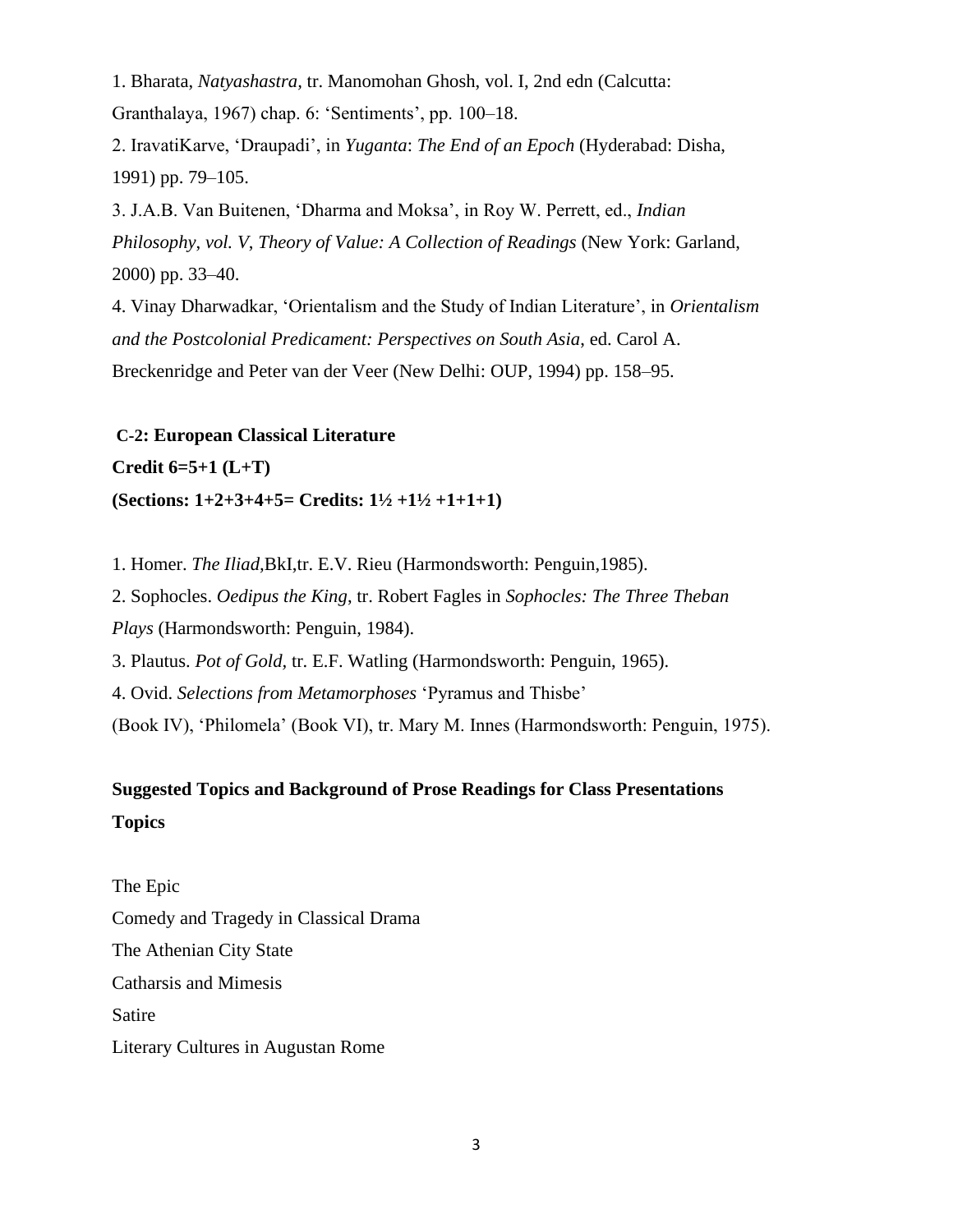## **Suggested Readings:**

- 1. Aristotle, *Poetics*, translated with an introduction and notes by Malcolm Heath,
- (London: Penguin, 1996) chaps. 6–17, 23, 24, and 26.
- 2. Plato, *The Republic,* Book X, tr. Desmond Lee (London: Penguin, 2007).
- 3. Horace, *Ars Poetica*, tr. H. Rushton Fairclough, *Horace: Satires, Epistles and Ars*

*Poetica* (Cambridge Mass.: Harvard University Press, 2005) pp. 451–73.

# **ENG-103H, GE- 1: Language and Linguistics**

# **Credit: 6= 5+1 (L+T)**

## **Unit-1**

Language and Linguistics: Introduction

General History of the origin of language; language and meaning; definition and scope of linguistics.

## **Unit-2**

Phonology: Phonological Structure of the English Language; Articulation of vowels, consonants, semi-vowels; organs of speech; phonetic and phonemic transcription

## **Unit-3**

Morphology: Definition, relation with phonetics, the morphology of plural and past forms in English,

## **Unit-4**

Sociolinguistics: Dialect, sociolect, idiolect, registers, langue and parole, pidgin and creole,

## **Unit-5**

Syntax: Immediate Constituent Analysis, structuralism, deep structure,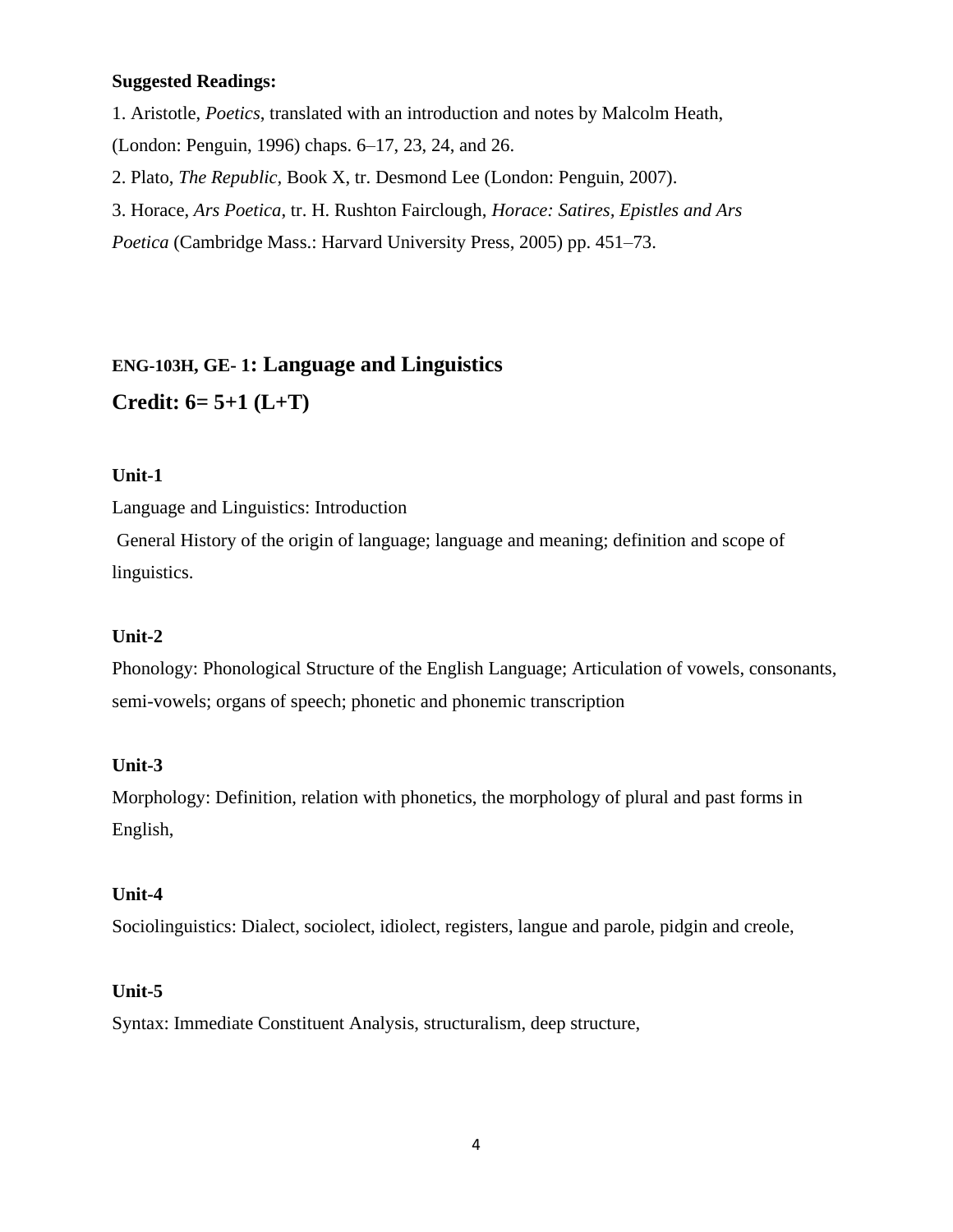## **Suggested Readings**:

Abercombie, D*. Elements of General Phonetics*, Edinburg University Press Abrams, M.H. *A Glossary of Literary Terms*. Fort Worth: Harcourt Brace College Pub., 1993 (Any edition) Balasubamaniam. *A Textbook of English Phonetics for Indian Students*, Chennai: Macmillan, 1981 Crystal, David. *Linguistics*. Pelican, 1971. Lyons, John. *Language and Linguistics: An Introduction*, Cambridge: CUP, 1981. Romaine, Suzanne. *Language in Society: An Introduction to Sociolinguistics*, New Delhi: OUP, 1994.

Sinha, Manindranath. *AManual of Rhetoric and Prosody.* Bareilly: Prakash Book Depot

#### **Semester -III**

**C**-**5: American Literature Credit: 6=5+1 (L+T) (Units: 1+2+3= Credits: 2+2+2)**

### **Unit 1:**

1. Tennessee Williams: *The Glass Menagerie* 2. Toni Morrison: *Beloved* **Unit 2:** 3. Edgar Allan Poe: 'The Purloined Letter' 4. F. Scott Fitzgerald: 'The Crack-up'

## **Unit 3:**

6. Anne Bradstreet **'**The Prologue'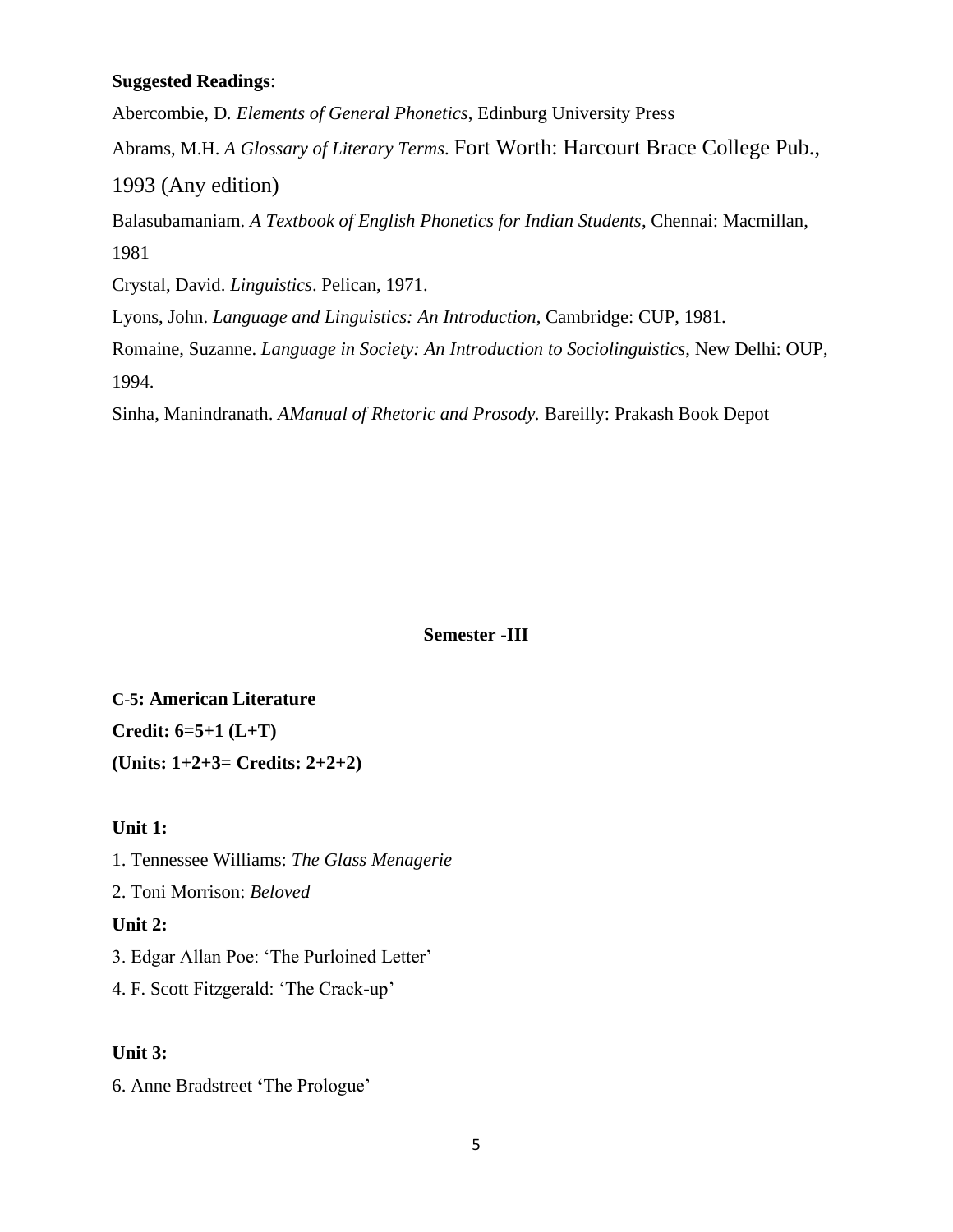7. Walt Whitman Selections from *Leaves of Grass*: 'O Captain, My Captain', 'Passage to India' (lines 1–68)

# **Suggested Topics and Background of Prose Readings for Class Presentations Topics**

The American Dream Social Realism and the American Novel Folklore and the American Novel Black Women's Writings Questions of Form in American Poetry

## **Suggested Readings:**

1. Hector St John Crevecoeur, 'What is an American', (Letter III) in *Letters from an American Farm*er (Harmondsworth: Penguin, 1982) pp. 66–105. 2. Frederick Douglass, A *Narrative of the life of Frederick Douglass* (Harmondsworth: Penguin, 1982) chaps. 1–7, pp. 47–87. 3. Henry David Thoreau, 'Battle of the Ants' excerpt from 'Brute Neighbours', in *Walden* (Oxford: OUP, 1997) chap. 12. 4. Ralph Waldo Emerson, 'Self Reliance', in *The Selected Writings of Ralph Waldo Emerson*, ed. with a biographical introduction by Brooks Atkinson (New York: The Modern Library, 1964).

5. Toni Morrison, 'Romancing the Shadow', in *Playing in the Dark: Whiteness and Literary Imagination* (London: Picador, 1993) pp. 29–39.

## **C**- **6: Popular Literature**

**Credit: 6= 5+1 (L+T)**

**(Sections: 1+2+3+4= Credits: 1½ +1½ +1½ +1½)**

1. Lewis Carroll *Through the Looking Glass*

2. Agatha Christie *The Murder of Roger Ackroyd*

4. DurgabaiVyam and Subhash Vyam*Bhimayana: Experiences of Untouchability/* Autobiographical Notes on Ambedkar (For the Visually Challenged students)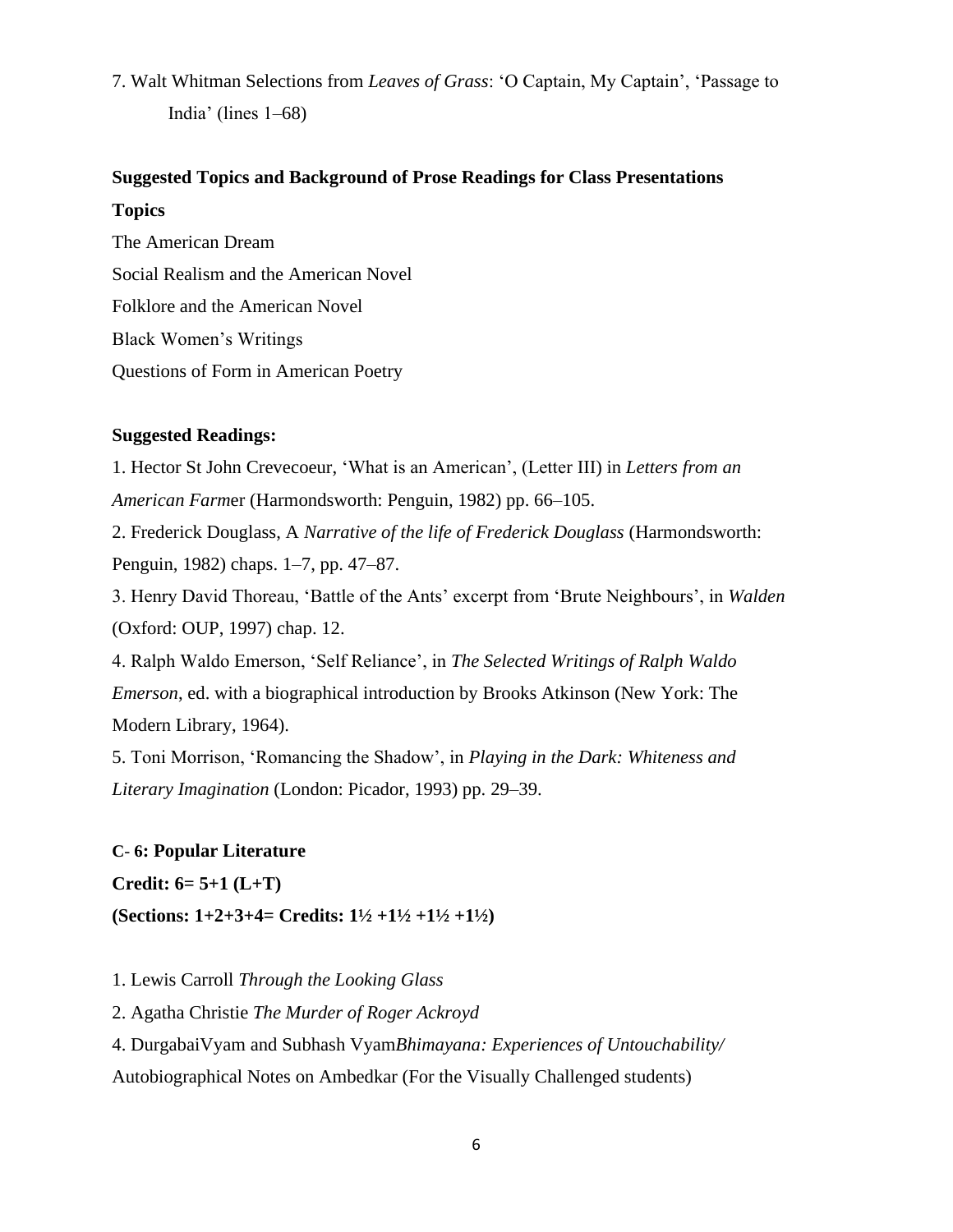## **Suggested Topics and Background of Prose Readings for Class Presentations**

## **Topics**

Coming of Age The Canonical and the Popular Caste, Gender and Identity Ethics and Education in Children's Literature Sense and Nonsense The Graphic Novel **Suggested Readings:**

1. ChelvaKanaganayakam, 'Dancing in the Rarefied Air: Reading Contemporary Sri Lankan Literature' (*ARIEL*, Jan. 1998) rpt, Malashri Lal, Alamgir Hashmi, and Victor J. Ramraj, eds., *Post Independence Voices in South Asian Writings* (Delhi: Doaba Publications, 2001) pp. 51–65.

2. Sumathi Ramaswamy, 'Introduction', in *Beyond Appearances?: Visual Practices and Ideologies in Modern India* (Sage: Delhi, 2003) pp. xiii–xxix.

3. Leslie Fiedler, 'Towards a Definition of Popular Literature', in *Super Culture: American Popular Culture and Europe*, ed. C.W.E. Bigsby (Ohio: Bowling Green University Press, 1975) pp. 29–38.

*4.* Felicity Hughes, 'Children's Literature: Theory and Practice', *English Literary History*,

**C**- **7: British Poetry and Drama: 17th and 18th Centuries Credit: 6=5+1 (L+T) (Sections: 1+2+3+4= Credits: 1½ +1½ +1½ +1½)**

1. John Milton: *Paradise Lost* Book 1

2. John Webster: *The Duchess of Malfi*

4. Alexander Pope: *The Rape of the Lock*

# **Suggested Topics and Background of Prose Readings for Class Presentations Topics**

Religious and Secular Thought in the 17th Century The Stage, the State and the Market The Mock-epic and Satire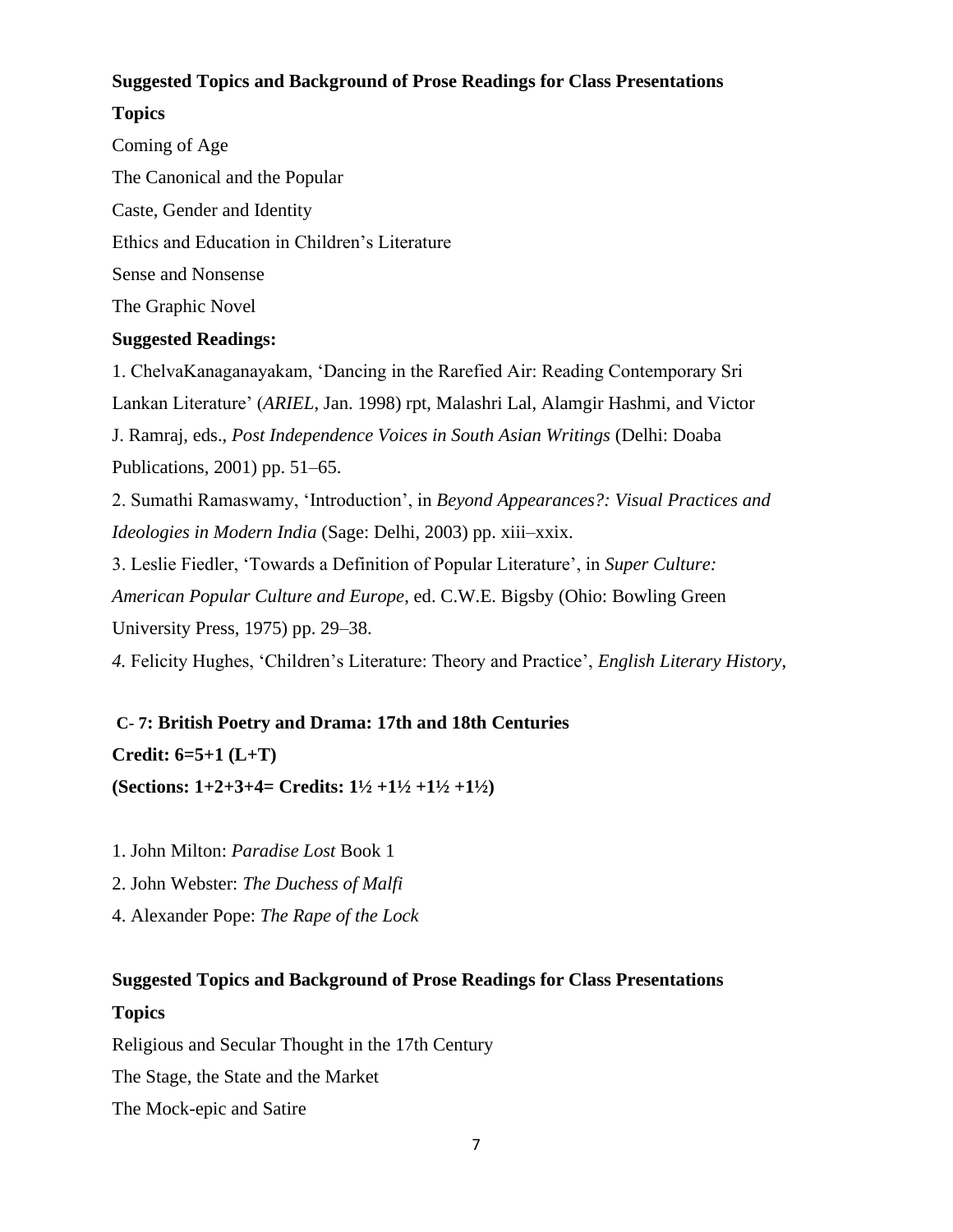Women in the 17th Century The Comedy of Manners

### **Suggested Readings:**

1. The Holy Bible*, Genesis*, chaps. 1–4, *The Gospel according to St. Luke*, chaps. 1–7 and 22–4.

2. Niccolo Machiavelli, *The Prince*, ed. and tr. Robert M. Adams (New York: Norton, 1992) chaps. 15, 16, 18, and 25.

3. Thomas Hobbes, selections from *The Leviathan,* pt. I (New York: Norton, 2006) chaps. 8, 11, and 13.

4. John Dryden, 'A Discourse Concerning the Origin and Progress of Satire', in *The Norton Anthology of English Literature,* vol. 1, 9th edn, ed. Stephen Greenblatt (New York: Norton 2012) pp. 1767–8.

# **SEC-1: English Language Teaching**

## **Credit: 4= 3+1 (L+T)**

| Unit 1. (Credit-1)                                  |          |
|-----------------------------------------------------|----------|
| Knowing the Learner                                 | 10 marks |
| Unit 2. $(Credit-1)$                                |          |
| <b>Structures of English Language</b>               | 10 marks |
| Unit $3.$ (Credit-1)                                |          |
| Methods of teaching English Language and Literature | 10 marks |
| Unit 4. $(Credit-1/2)$                              |          |
| a) Materials for Language Teaching                  | 10 marks |
| b) Assessing Language Skills                        |          |
| unit 5. $(Credit-1/2)$                              |          |
| Using Technology in Language Teaching               | 10 marks |

## **Suggested Readings:**

1. Penny Ur, *A Course in Language Teaching: Practice and Theory* (Cambridge: CUP,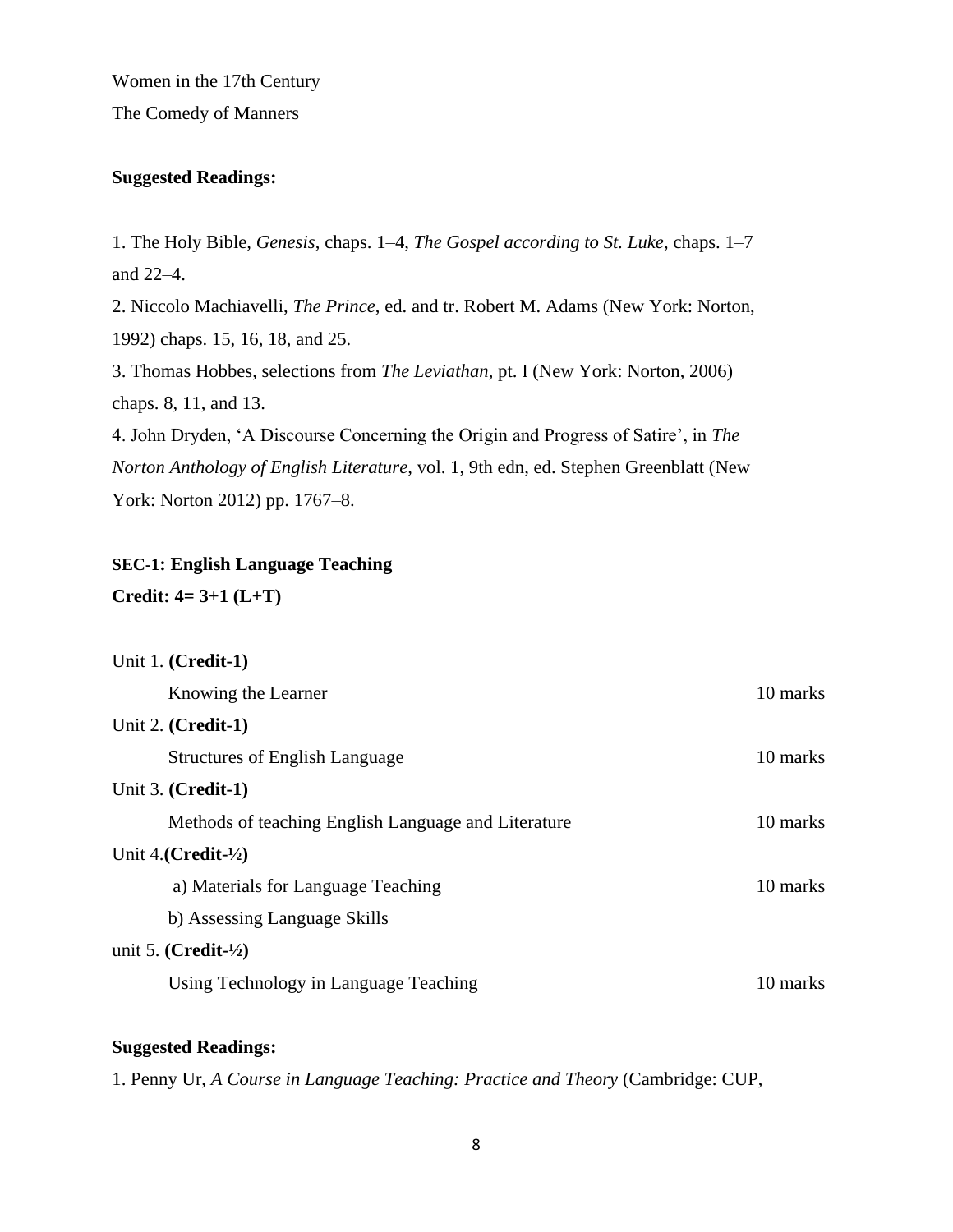1996).

2. Marianne Celce-Murcia, Donna M. Brinton, and Marguerite Ann Snow, *Teaching English as a Second or Foreign Language* (Delhi: Cengage Learning, 4th edn, 2014).

3. Adrian Doff, *Teach English: A Training Course For Teachers (Teacher's Workbook)* (Cambridge: CUP, 1988).

4. *Business English* (New Delhi: Pearson, 2008).

5. R.K. Bansal and J.B. Harrison, *Spoken English: A Manual of Speech and Phonetics*

(New Delhi: Orient BlackSwan, 4th edn, 2013).

**6.** Mohammad Aslam, *Teaching of English* (New Delhi: CUP, 2nd edn, 2009).

## **GE- 3: Academic Writing and Composition**

## **Credit: 6= 5+1 (L+T)**

(**UNIT 1 + UNIT 2+ UNIT 3+ UNIT 4 + UNIT 5+ UNIT 6 = 15+15+15+20+20+15=`100)**

**Unit 1**. Introduction to the Writing Process

**Unit 2**. Introduction to the Conventions of Academic Writing

**Unit 3**. Writing in one's own words: Summarizing and Paraphrasing

**Unit 4**. Critical Thinking: Syntheses, Analyses, and Evaluation

**Unit 5**. Structuring an Argument: Introduction, Interjection, and Conclusion

#### **Suggested Readings:**

1. Liz Hamp-Lyons and Ben Heasley, *Study writing: A Course in Writing Skills for Academic Purposes* (Cambridge: CUP, 2006).

2. Renu Gupta, *A Course in Academic Writing* (New Delhi: Orient BlackSwan, 2010).

3. Ilona Leki, *Academic Writing: Exploring Processes and Strategies* (New York: CUP, 2nd edn, 1998).

4. Gerald Graff and Cathy Birkenstein, *They Say/I Say: The Moves That Matter in*

#### **Semester -V**

## **C**- **11: Women's Writing**

**Credit: 6= 5+1 (L+T)** 

**(Units: 1+2+3+4= Credits: 1½ +1½ +1½ +1½)(Poetry + Essay= 25+25=50 marks)**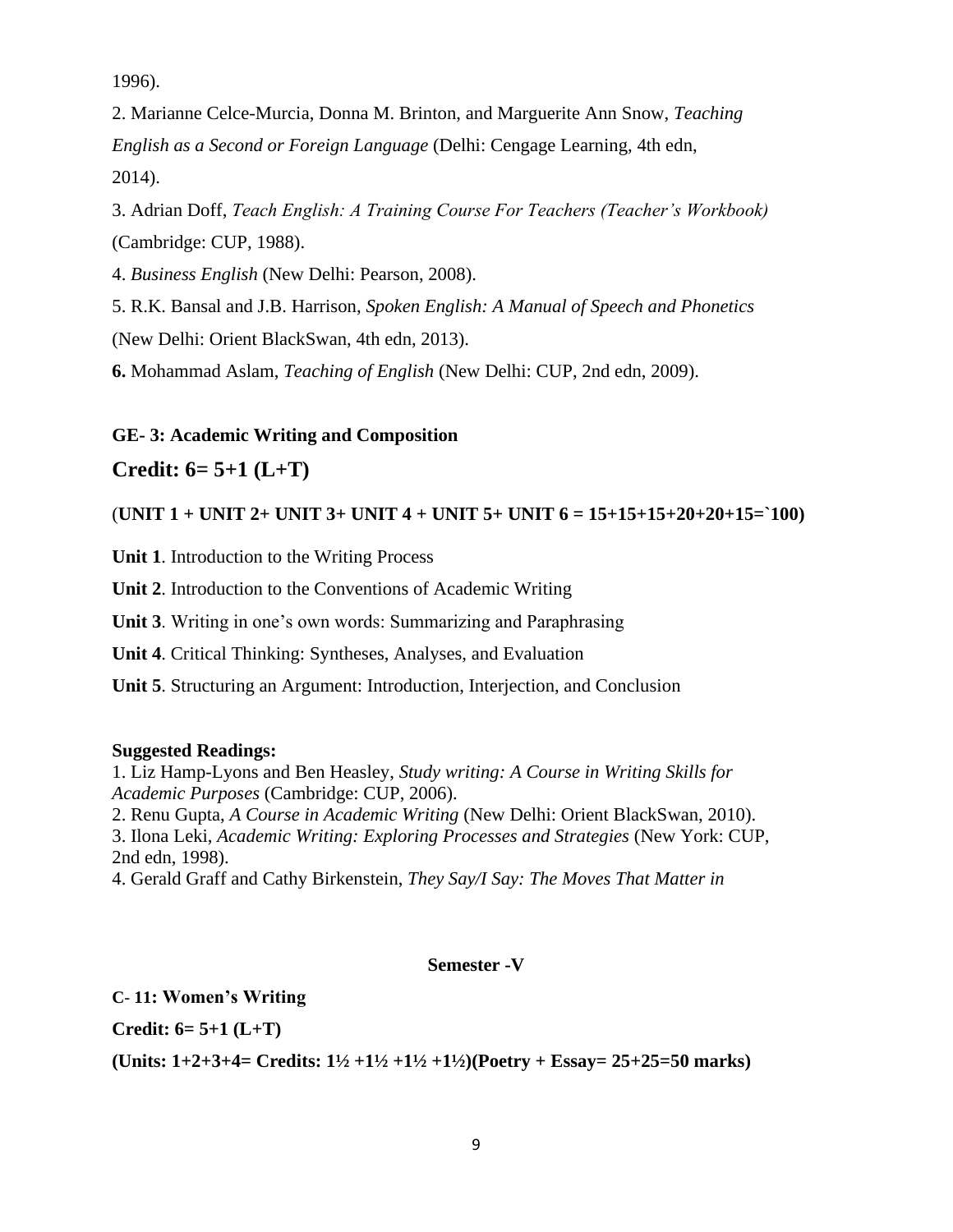## **Poetry**

- 1**.** Emily Dickinson: 'I cannot live with you', 'I'm wife; I've finished that',
- 2. Sylvia Plath: 'Daddy', 'Lady Lazarus',
- 3. Eunice De Souza 'Advice to Women', 'Bequest'
- 4. Alice Walker: *The Color Purple*

### **Essay**

6. Mahashweta Devi: 'Draupadi', tr. Gayatri Chakravorty Spivak (Calcutta: Seagull, 2002) 7. Mary Wollstonecraft: *A Vindication of the Rights of Woman* (New York: Norton, 1988) chap. 1, pp. 11–19; chap. 2, pp. 19–38. 8. Ramabai Ranade 'A Testimony of our Inexhaustible Treasures', in *PanditaRamabai Through Her Own Words: Selected Works*, tr. Meera Kosambi (New Delhi: OUP, 2000) pp. 295–324.

# **Suggested Topics and Background of Prose Readings for Class Presentations Topics**

The Confessional Mode in Women's Writing Sexual Politics Race, Caste and Gender Social Reform and Women's Rights

## **Suggested Readings:**

- 1. Virginia Woolf, *A Room of One's Own* (New York: Harcourt*,* 1957) chaps. 1 and 6.
- 2. Simone de Beauvoir, 'Introduction', in *The Second Sex*, tr. Constance Borde and ShielaMalovany-Chevallier (London: Vintage, 2010) pp. 3–18.
- 3. Kumkum Sangari and Sudesh Vaid, eds., 'Introduction', in *Recasting Women: Essays in Colonial History* (New Delhi: Kali for Women, 1989) pp. 1–25.
- 4. Chandra Talapade Mohanty, 'Under Western Eyes: Feminist Scholarship and Colonial Discourses', in *Contemporary Postcolonial Theory: A Reader*, ed. Padmini Mongia (New York: Arnold, 1996) pp. 172–97.

#### **C**-**12: British Literature: The Early 20th Century**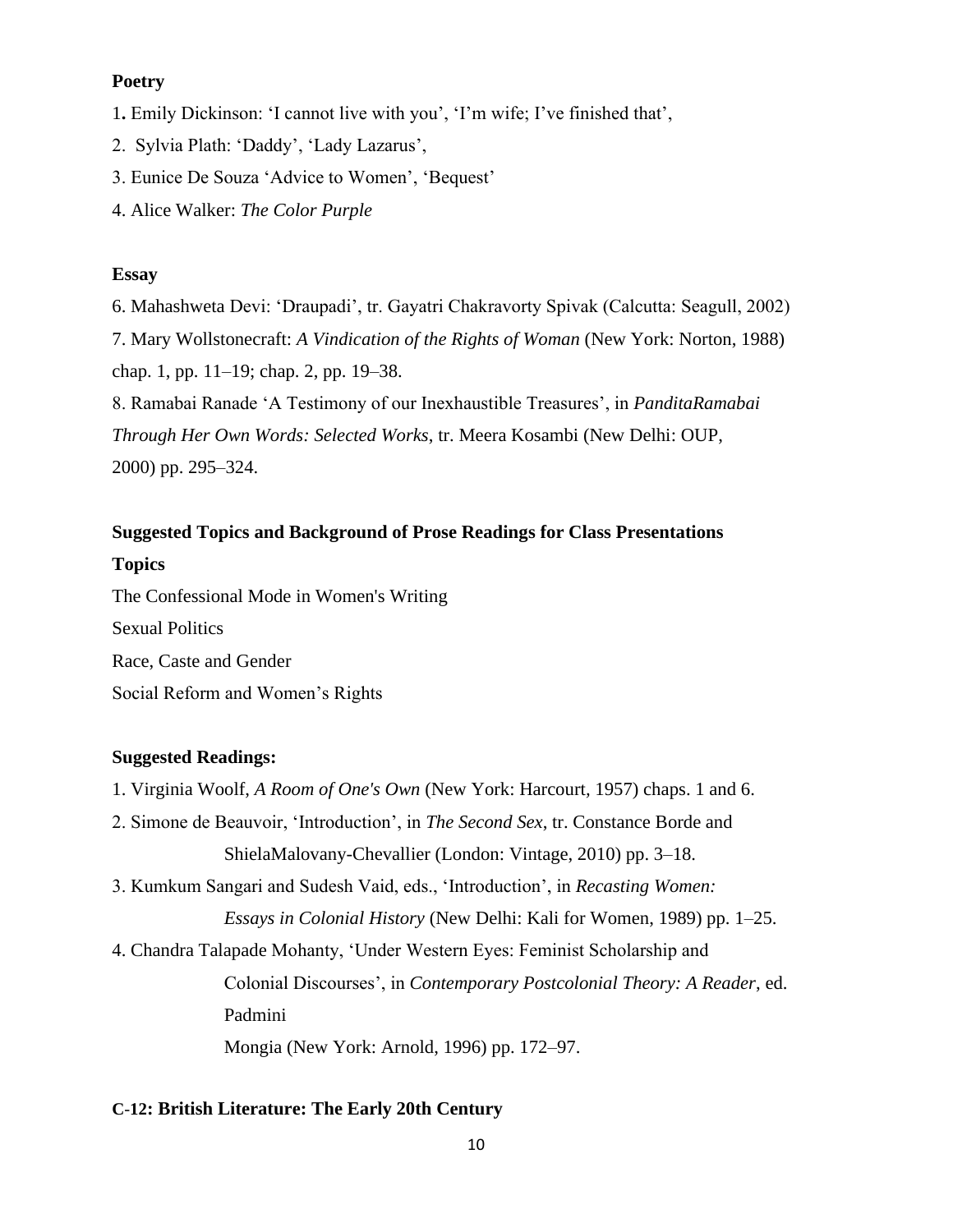**Credit: 6= 5+1(L+T)**

**(Genres: Fiction + Poetry= Credits: 3+3)**

## **Fiction:** 50 marks

1. Joseph Conrad: *Heart of Darkness*

2. D.H. Lawrence: *Sons and Lovers*

**Poetry:** 50 marks

4. W.B. Yeats:'The Second Coming', 'No Second Troy'

'Sailing to Byzantium'

5. T.S. Eliot 'The Love Song of J. Alfred Prufrock', 'Sweeney among the Nightinga

# **Suggested Topics and Background of Prose Readings for Class Presentations**

# **Topics**

Modernism, Post-modernism and non-European Cultures

The Women's Movement in the Early 20th Century

Psychoanalysis and the Stream of Consciousness

The Uses of Myth

The Avant Garde

# **Suggested Readings:**

- 1. Sigmund Freud, 'Theory of Dreams', 'Oedipus Complex', and 'The Structure of the Unconscious', in *The Modern Tradition*, ed. Richard Ellman et. al. (Oxford: OUP, 1965) pp. 571, 578–80, 559–63.
- 2. T.S. Eliot, 'Tradition and the Individual Talent', in *Norton Anthology of English Literature,* 8th edn, vol. 2, ed. Stephen Greenblatt (New York: Norton, 2006) pp. 2319–25.
- 3. Raymond Williams, 'Introduction', in *The English Novel from Dickens to Lawrence* (London: Hogarth Press, 1984) pp. 9–27.

**DSE-1: Literary Theory**

**Credits: 6=5+1 (L+T)** 

**(Units: 1+2+3+4= Credits: 1½ +1½ +1½ +1½)**

**Unit 1**. Marxism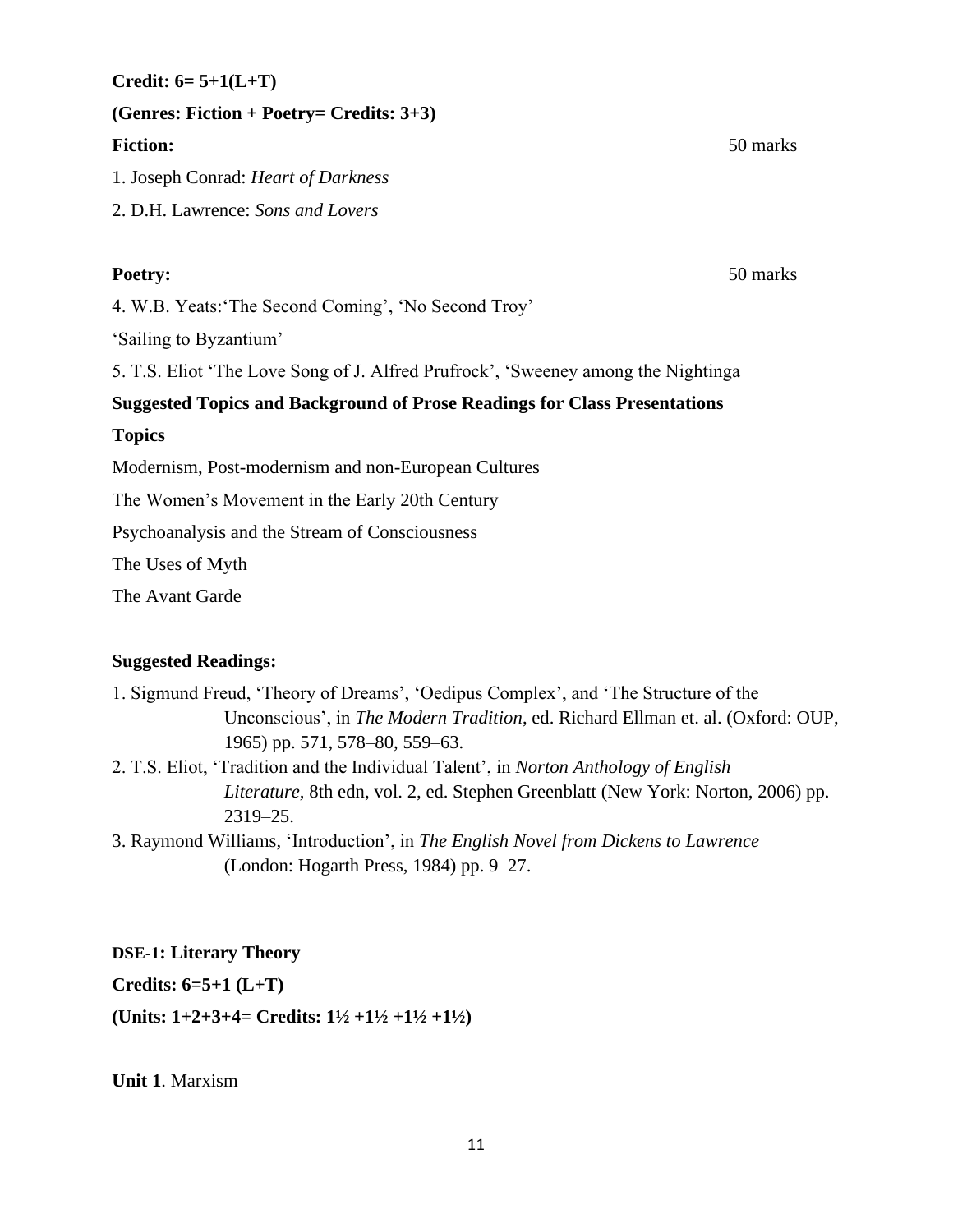a. Antonio Gramsci: 'The Formation of the Intellectuals' and 'Hegemony (Civil Society) and Separation of Powers', in *Selections from the Prison Notebooks*, ed. and tr. Quentin Hoare and Geoffrey Novell Smith (London: Lawrence and Wishart, 1971) pp. 5, 245–6.

b. Louis Althusser: 'Ideology and Ideological State Apparatuses', in *Lenin and*

*Philosophy and Other Essays* (New Delhi: Aakar Books, 2006) pp. 85–126.

#### **Unit 2**. Feminism

a. Elaine Showalter: 'Twenty Years on: *A Literature of Their Own* Revisited', in *A Literature of Their Own: British Women Novelists from Bronte to Lessing* (1977. Rpt. London: Virago, 2003) pp. xi–xxxiii.

**Unit 3**. Poststructuralism

a. Jacques Derrida: 'Structure, Sign and Play in the Discourse of the Human Science', tr. Alan Bass, in *Modern Criticism and Theory:* A *Reader,* ed. David Lodge (London: Longman, 1988) pp. 108–23.

# **Suggested Background of Prose Readings and Topics for Class Presentations**

### **Topics**

The East and the West Questions of Alterity Power, Language, and Representation The State and Culture **Suggested Readings:**

1. Terry Eagleton, *Literary Theory: An Introduction* (Oxford: Blackwell, 2008).

2. Peter Barry, *Beginning Theory* (Manchester: Manchester University Press, 2002).

# **DSE-2: Literary Criticism Credit: 5+1 (L+T)**

William Wordsworth: Preface to the *Lyrical Ballads* (1802) S.T. Coleridge: *Biographia Literaria.* Chapters IV, XIII and XIV Virginia Woolf: Modern Fiction T.S. Eliot: "Tradition and the Individual Talent" 1919,